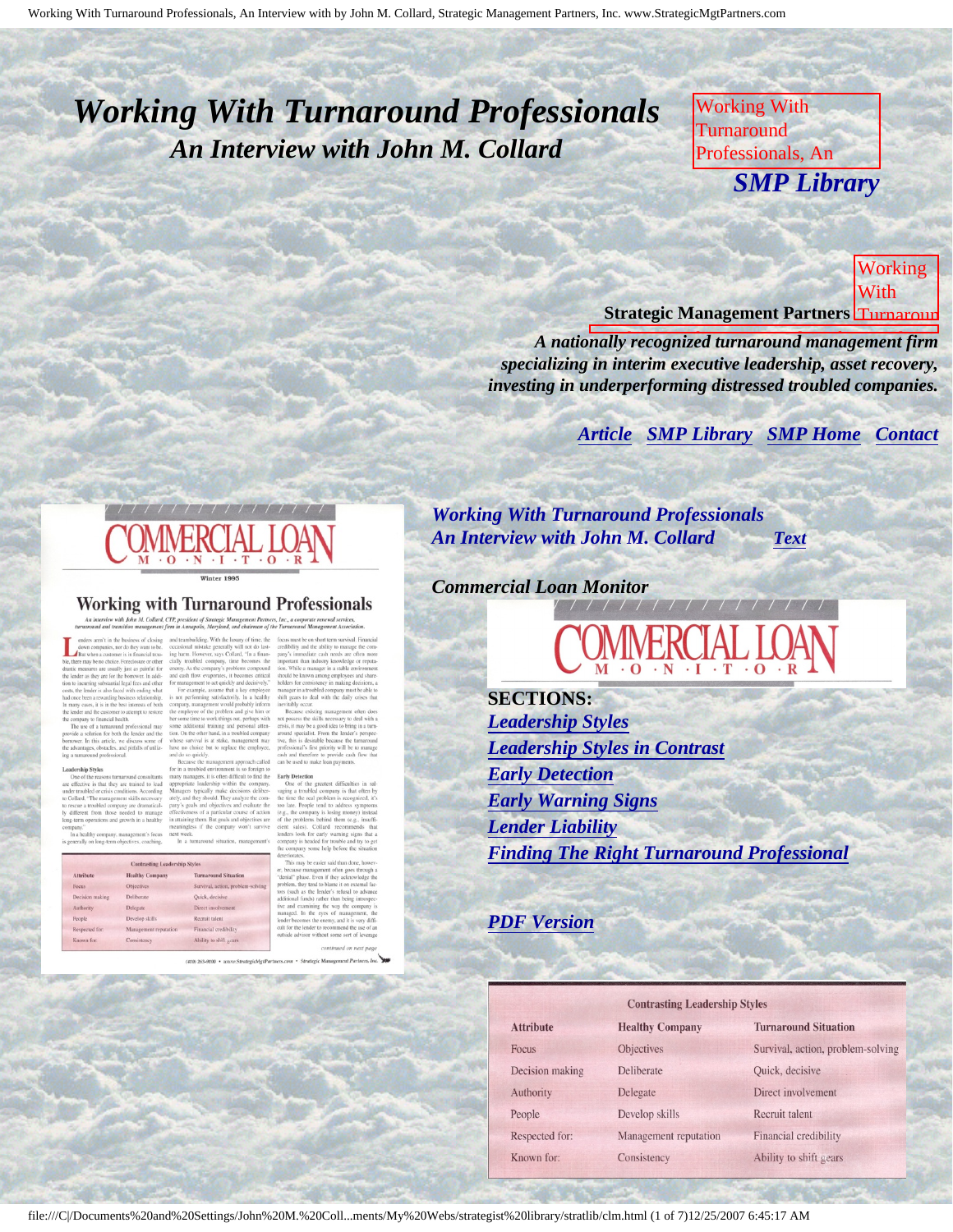Working With Turnaround Professionals, An Interview with by John M. Collard, Strategic Management Partners, Inc. www.StrategicMgtPartners.com

<span id="page-1-0"></span>*An interview with John M. Collard, CTP, president of Strategic Management Partners, Inc., a corporate renewal services, turnaround and transition management firm in Annapolis, Maryland, and chairman of the Turnaround Management Association.*

Lenders aren't in the business of closing down companies, nor do they want to be. But when a customer is in financial trouble, there may be no choice. Foreclosure or other drastic measures are usually just as painful for the lender as they are for the borrower. In addition to incurring substantial legal fees and other costs, the lender is also faced with ending what had once been a rewarding business relationship. In many cases, it is in the best interests of both the lender and the customer to attempt to restore the company to financial health.

The use of a turnaround professional may provide a solution for both the lender and the borrower. In this article, we discuss some of the advantages, obstacles, and pitfalls of utilizing a turnaround professional.

## <span id="page-1-1"></span>**Leadership Styles**

*[Sections](#page-0-1)*

One of the reasons turnaround consultants are effective is that they are trained to lead under troubled or crisis conditions. According to Collard, "The management skills necessary to rescue a troubled company are dramatically different from those needed to manage long term operations and growth in a healthy company."

<span id="page-1-2"></span>In a healthy company, management's focus is generally on long term objectives, coaching, and team building. With the luxury of time, the occasional mistake generally will not do lasting harm. However, says Collard, "In a financially troubled company, time becomes the enemy. As the company's problems compound and cash flow evaporates, it becomes critical for management to act quickly and decisively."

| <b>Attribute</b> | <b>Healthy Company</b>       | <b>Turnaround Situation</b>       |
|------------------|------------------------------|-----------------------------------|
| <b>Focus</b>     | Objectives                   | Survival, action, problem-solving |
| Decision making  | Deliberate                   | Quick, decisive                   |
| <b>Authority</b> | Delegate                     | <b>Direct Involvement</b>         |
| People           | Develop skills               | <b>Recruit talent</b>             |
| Respected for:   | <b>Management reputation</b> | <b>Financial credibility</b>      |
| Known for:       | Consistency                  | Ability to shift gears            |

## **Contrasting Leadership Styles**

file:///C|/Documents%20and%20Settings/John%20M.%20Coll...ments/My%20Webs/strategist%20library/stratlib/clm.html (2 of 7)12/25/2007 6:45:17 AM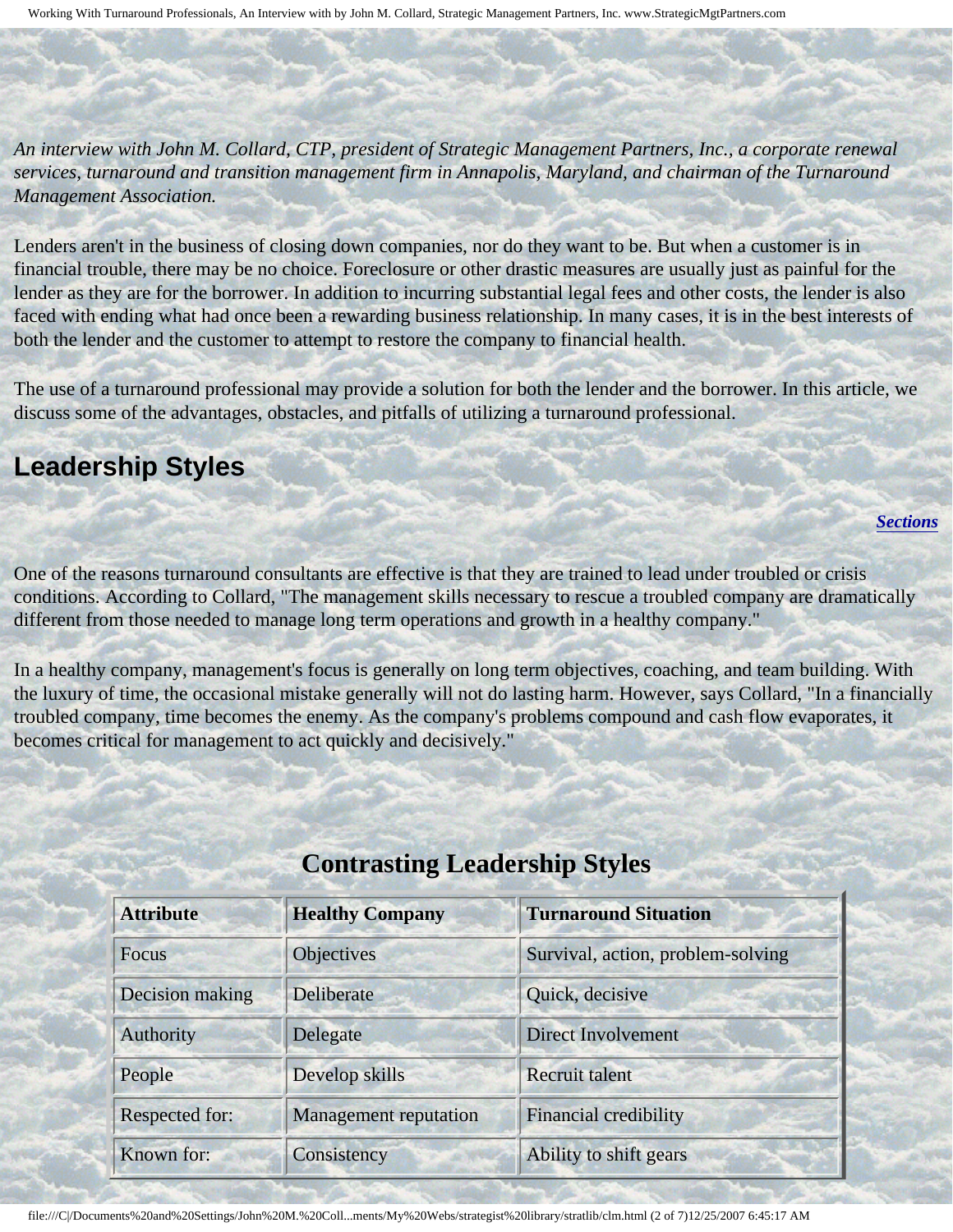For example, assume that a key employee is not performing satisfactorily. In a healthy company, management would probably inform the employee of the problem and give him or her some time to work things out, perhaps with some additional training and personal attention. On the other hand, in a troubled company whose survival is at stake, management may have no choice but to replace the employee, and do so quickly.

Because the management approach called for in a troubled environment is so foreign to many managers, it is often difficult to find the appropriate leadership within the company. Managers typically make decisions deliberately, and they should. They analyze the company's goals and objectives and evaluate the effectiveness of a particular course of action in attaining them. But goals and objectives are meaningless if the company won't survive next week.

In a turnaround situation, management's focus must be on short term survival. Financial credibility and the ability to manage the company's immediate cash needs are often more important than industry knowledge or reputation. While a manager in a stable environment should be known among employees and shareholders for consistency in making decisions, a manager in a troubled company must be able to shift gears to deal with the daily crises that inevitably occur.

Because existing management often does not possess the skills necessary to deal with a crisis, it may be a good idea to bring in a turnaround specialist. From the lender's perspective, this is desirable because the turnaround professional's first priority will be to manage cash and therefore to provide cash flow that can be used to make loan payments.

### <span id="page-2-0"></span>**Early Detection**

*[Sections](#page-0-1)*

One of the greatest difficulties in salvaging a troubled company is that often by the time the real problem is recognized, it's too late. People tend to address symptoms (e.g., the company is losing money) instead of the problems behind them (e.g., insufficient sales). Collard recommends that lenders look for early warning signs that a company is headed for trouble and try to get the company some help before the situation deteriorates.

<span id="page-2-1"></span>This may be easier said than done, however, because management often goes through a "denial" phase. Even if they acknowledge the problem, they tend to blame it on external factors (such as the lender's refusal to advance additional funds) rather than being introspective and examining the way the company is managed. In the eyes of management, the lender becomes the enemy, and it is very difficult for the lender to recommend the use of an outside advisor without some sort of leverage (e.g., as a condition of additional financing, or under threat of foreclosure or bankruptcy).

## **Early Warning Signs**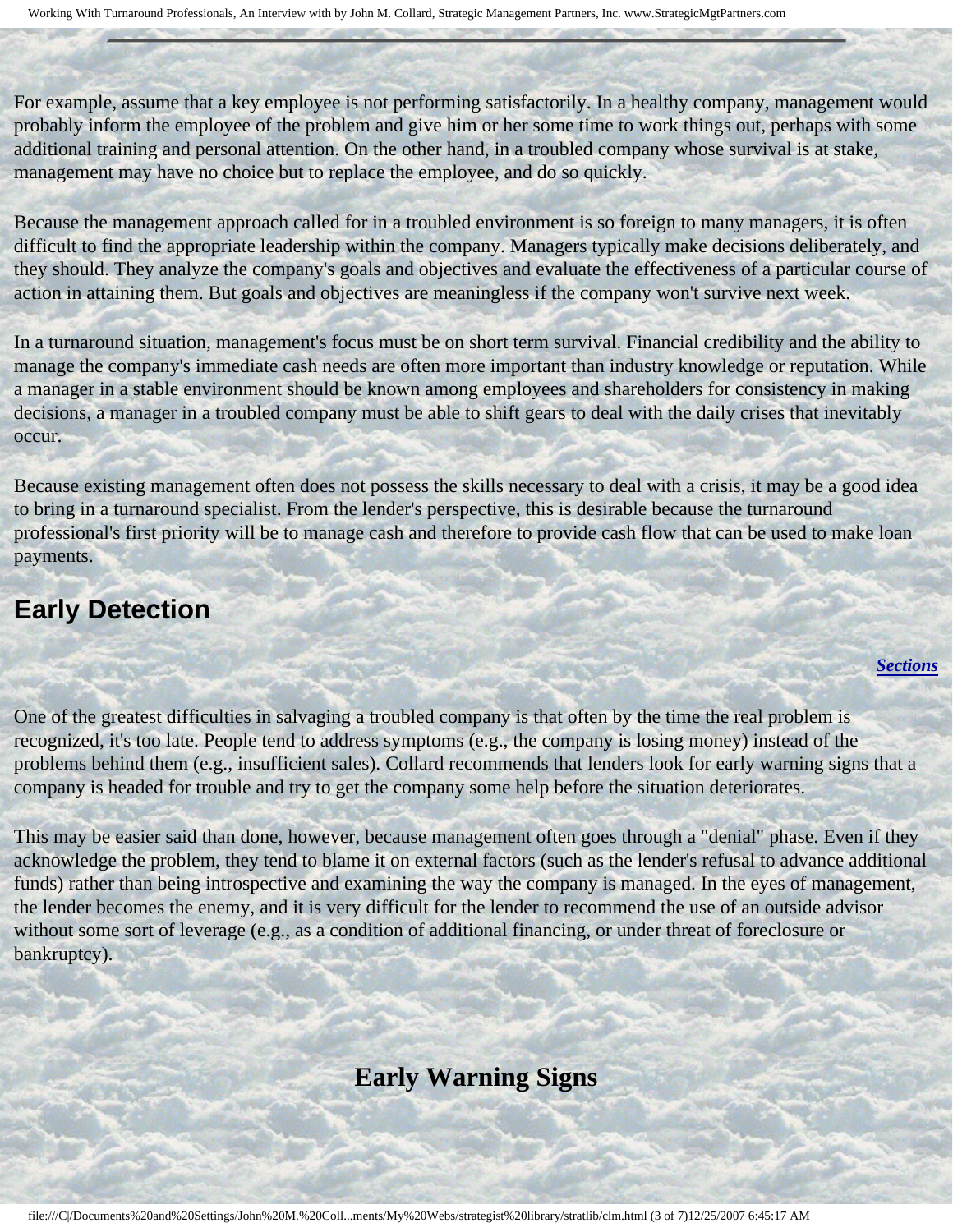

- Excessive employee turnover
- Ineffective communications
- Unclear goals
- Failure of compensation and incentive programs to yield satisfactory results
- Deterioration of key client relationships
- Declining levels of new business
- Failure to properly analyse markets and competitors
- Lack of accurate, timely, and pertinent financial and operations reports
- A track record of failed expansion plans

One way to avoid this obstacle is for lenders to develop relationships with their customers. Companies are often advised that they should nurture their relationships with their bankers. But this advice applies to bankers as well. When a good loan goes bad, lenders tend to move immediately into a defensive posture without the intermediate step of working with the company to turn things around. Rather than waiting until loan covenants have been violated to get involved, lenders should establish constructive relationships with their customers early so that the relationship does not become adversarial later. In this way, the lender is in a better position to educate the customer and to convince the customer that outside help is needed.

Another strategy many banks are now using is to include language in their loan documents requiring the borrower to bring in a turnaround consultant or other professional under certain conditions (e.g., when certain covenants are violated or specified financial ratios reach a certain level).

#### <span id="page-3-0"></span>**Lender Liability**

l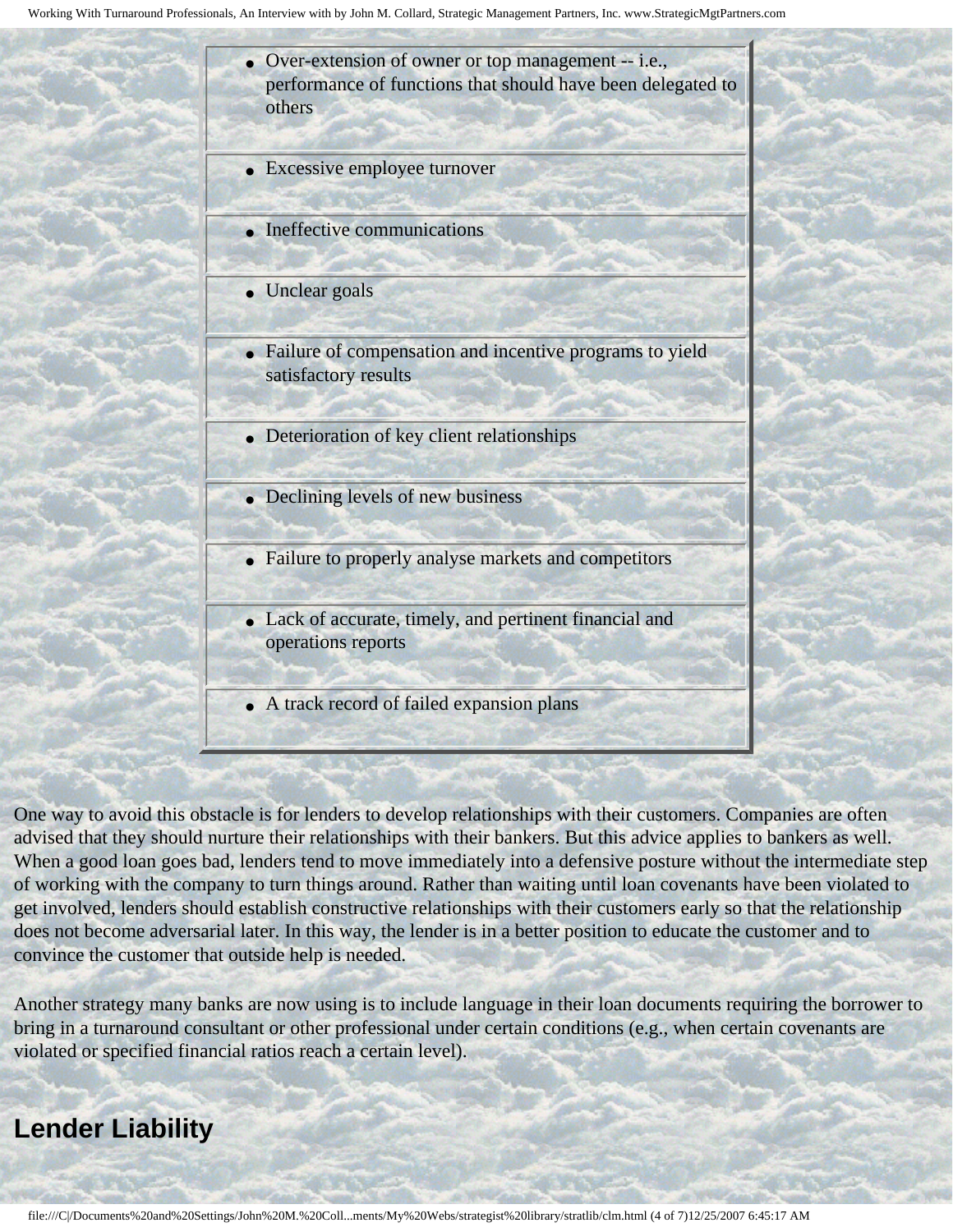*[Sections](#page-0-1)*

Lenders rarely make the decision to bring in a turnaround professional, even if it would be the most effective way of recouping their investment, because of lender liability concerns. If the lender makes the decision to engage a consultant and selects the individual, it is essentially making a management decision and may be exposed to liability if the decision is perceived to be a bad one.

It is probably permissible for the bank to insist on the use of a turnaround consultant to avoid foreclosure or as a condition of additional financing, provided the company selects the consultant, not the bank. Lenders may be able to avoid liability concerns by recommending, rather than imposing, a turnaround consultant. Many banks will present the borrower with a "short list" of three or four turnaround professionals that might be able to help. However, it is important for the lender to make it clear to the company that it is not required to select one of the recommended consultants. The company should be free to choose its own advisor or leader.

Given the potential magnitude of lender liability, it is advisable to consult legal counsel before taking any action that will affect or influence the management of the company.

#### <span id="page-4-0"></span>**Finding the Right Turnaround Professional**

*[Sections](#page-0-1)*

Turnaround consultants do not require any particular background. They include interim operating managers, management consultants, CPAs, lawyers, and other professionals. The most important factor is whether an individual possesses the skills needed to deal with a financially troubled company and the ability to make the "tough decisions" called for in a turnaround situation. If the company has a specific shortcoming that must be remedied, the individual turnaround specialist should have expertise in that area. It may be advisable to bring in someone with experience in the customer's industry. However, if the company has reached a crisis stage, experience in dealing with crises may be more important than specific industry experience.

The Turnaround Management Association, headquarters in Chicago, can be a source for these professionals. The TMA has almost 2,000 members across the U.S. and overseas. TMA has developed a program to help the selection process. The Certified Turnaround Professional (CTP) designation (much like a Certified Public Accountant, Certified Financial Analyst or Certified Management Analyst, only more) signifies that applicants have a minimum of five years senior operating management or turnaround consulting experience in a corporate renewal environment, and a minimum of a bachelor's degree. The program is unique in that it requires five client engagement confirmation letters, and five recommendations from professional sources: The program, administered by Northeastern University, tests the understanding of a comprehensive Body of Knowledge and includes rigorous testing and a background reference check. Certification is not a one time event, it includes continuing education requirements and recertification every five years.

From the lender's perspective, it is important that the turnaround professional be financially credible and honor his or her commitments. The company, as well as the bank and other interested parties, should be able to rely on the specialist to protect their interests and to provide them with the accurate and true information they need on a timely basis.

Turnaround specialists generally fall into two categories: consultants and interim CEOs. Consultants advise existing management (possibly the same management that got the company into trouble in the first place, or did not make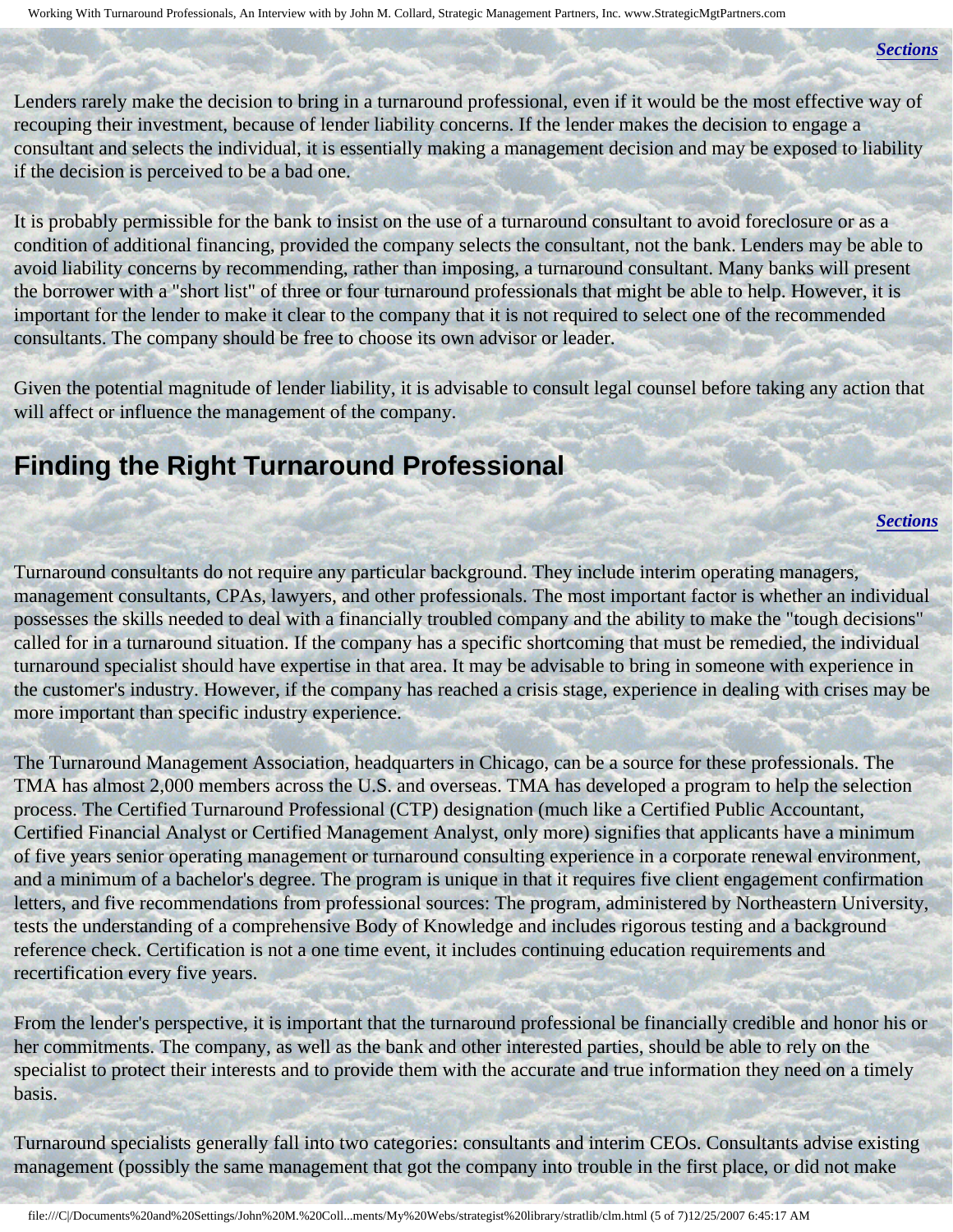Working With Turnaround Professionals, An Interview with by John M. Collard, Strategic Management Partners, Inc. www.StrategicMgtPartners.com

decisions in the past). Whether a consultant is effective depends on management's willingness to listen and to implement the specialist's recommendations. However, if management is unable or unwilling to make tough decisions (e.g., layoffs), an interim CEO with decision making authority may be preferable.

Not all companies are salvageable. An attempted turnaround is appropriate only if the company has a viable product or service and a market for that product or service. Under the right circumstances, however, the use of a turnaround specialist may be the answer for both the lender and the customer.

W. Collapsional With Turnard Holder W. Collapsional With Turnard And Mill Collaboration with Turnard And Mill

 $\mathcal{P}(\mathcal{A})=\mathcal{P}(\mathcal{A})$  . In comparison, we can also be  $\mathcal{P}(\mathcal{A})$ 

*[Sections](#page-0-1) [Index](#page-0-2)*

*[Index](#page-0-2)*

We welcome constructive inquires. More information is available if required.

There is more to Strategic Management Partner's *[Return to Home Page](http://members.aol.com/strategist/home.html#TOP)*



Turnaround Professionals, and

Strategic Management

published

Inc.,

### <span id="page-5-0"></span>**W** Contact Information

An John M. Collard, Chairman Strategic Management Partners, Inc. 522 Horn Point Drive Annapolis, Maryland [MD] 21403 Voice 410-263-9100 Facsimile 410-263-6094 E-Mail Strategist@aol.com

We serve as experts for comment or quote, please contact us at **410-263-9100** [Tele

 $W_{\alpha}$ **Commercial** We welcome constructive inquires, please send via E-Mail to: [Strategist.](mailto:Strategist@aol.com (library clm))

[Mai

**[Top](#page-0-3) [Index](#page-0-2) [Sections](#page-0-1) Contact**  $[Return$ *[SMP Library](http://members.aol.com/stratlib3/libindx.html) [www.StrategicMgtPartners.com](http://www.strategicmgtpartners.com/) [www.StrategistLibrary.com](http://www.strategistlibrary.com/) [www.StrategistArticle.com](http://www.strategistarticle.com/) [www.StrategistFeature.com](http://www.strategistfeature.com/)*

*Copyright* **© 1996-2003 Strategic Management Partners, Inc.** and turnaround manageme

investing,